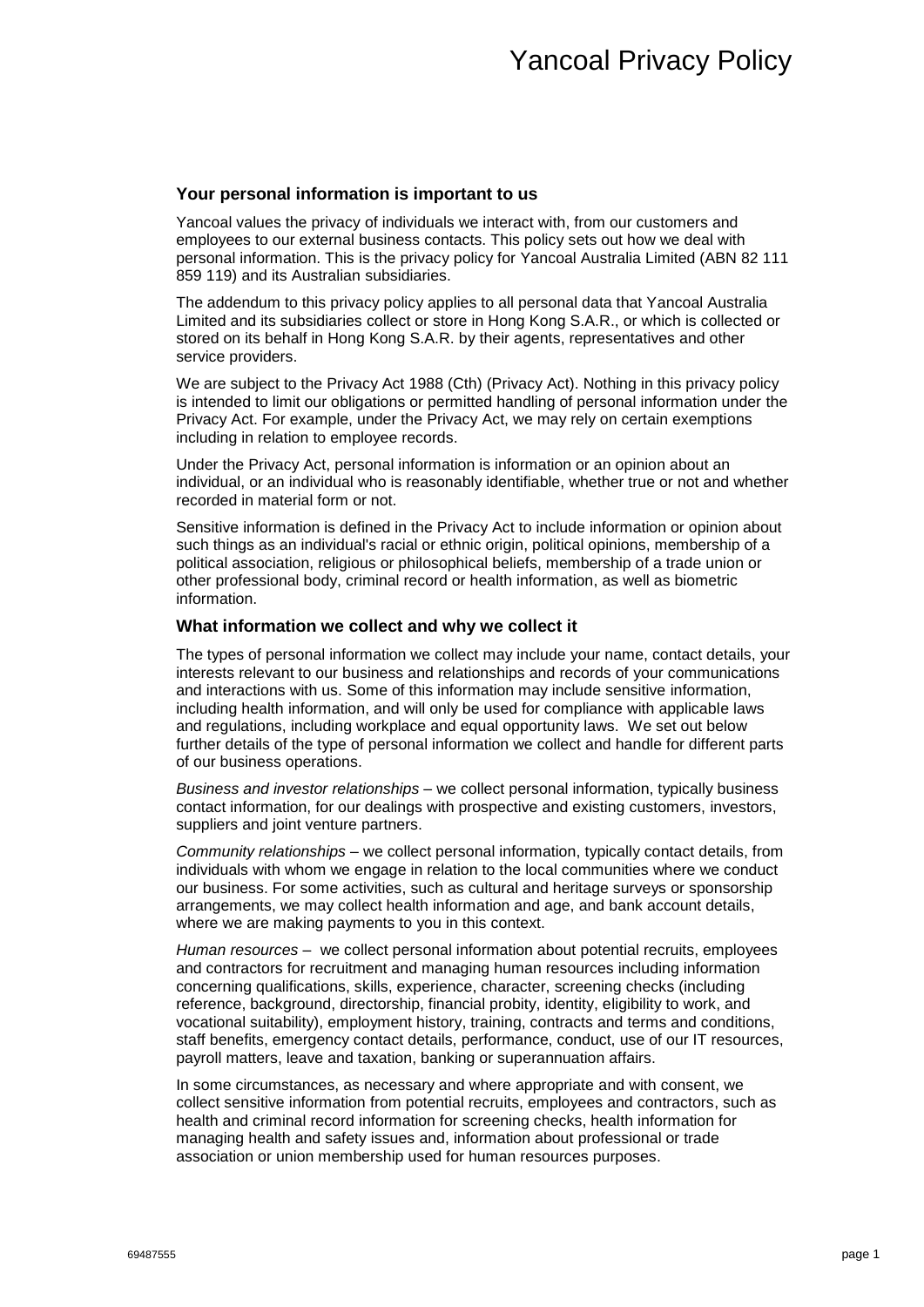*Security and safety* – we collect personal information, typically contact information for visitors to our site, images and audio from surveillance technology such as closed circuit television, and where necessary and where appropriate health information relating to health and safety management and site incidents, for managing safety and security at our sites.

### **How we collect your personal information**

We collect personal information directly from you and from third parties such as the businesses for which you work, your representatives, our suppliers, our joint venture partners, other group companies, government agencies, and public sources (including the internet).

#### **Purposes for which we collect, hold and use personal information**

We collect and handle personal information to help us conduct our business and to provide products or services to you or the organisations for whom you work, including for:

- developing coal resources;
- supplying and marketing coal services;
- the provision of information in relation to the products and services we provide;
- communicating and managing our relationships with stakeholders and communities, including our personnel, business and community contacts;
- recruiting, training and managing personnel;
- protecting our lawful interests; and
- facilitating actual and potential investments in our business and acquisitions, and disposals of our business.

We may not be able to do these things without your personal information. For example, we may not be able to communicate with you or consider your application for employment.

Some of our collection and handling of personal information is also required or authorised by other laws, for example the Fair Work Act, Superannuation Guarantee (Administration) Act, Income Tax Assessment Act and other tax laws, Corporations Act, occupational health and safety acts, and workers compensation acts.

#### **Visitors to our website and emails**

Like many other websites, our website at www.yancoal.com.au uses cookies and other technological tools to help us understand more about our website and its visitors.

A cookie is a piece of information that allows our system to identify and interact more effectively with your browser. The cookie helps us to maintain the continuity of your browsing session and remember your details and preferences when you return. You can configure your web browser software to reject cookies however some parts of our website may not have full functionality in that case.

Our website may also detect and use an IP address or domain name for internal traffic monitoring and capacity purposes or to otherwise administer the website. No personal information is obtained from this information, rather the patterns of usage of visitors to the website may be tracked for the purposes of providing improved service and content based on aggregate or statistical review of user site traffic patterns.

Our website may also use third party website tools from time to time, for example Google Analytics and online survey tools. For more about how Google collects and processes data, please see Google's privacy policy and their information at www.google.com/policies/privacy/partners/.

Please note, as email communication is not secure, any personal information you send via email is done so at your own risk. Once we receive your email, we take reasonable steps to protect the security of any personal information it contains, as required by law.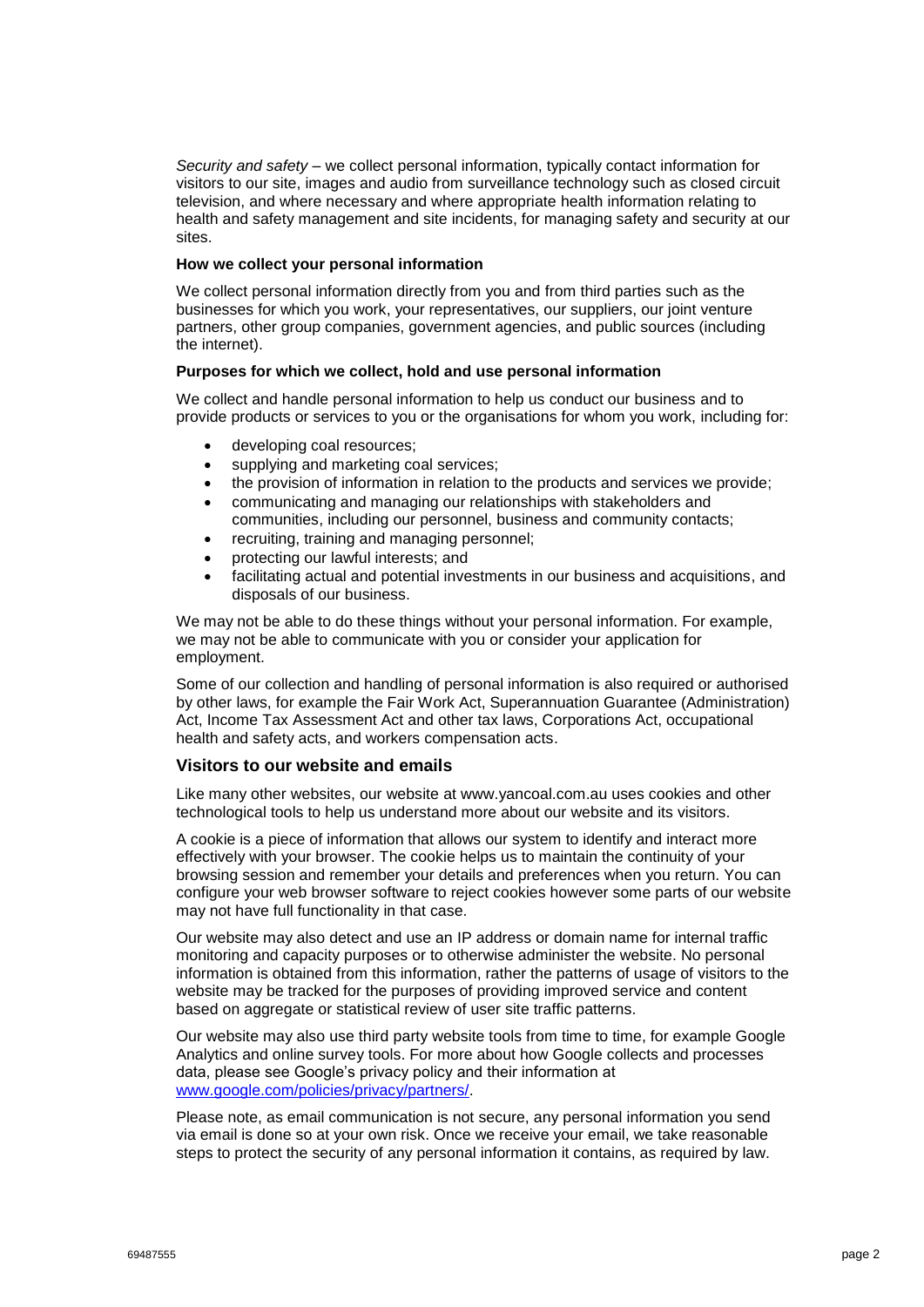## **Disclosure**

We may disclose personal information to various third parties. These include our joint venture partners for oversight of their investment or services to us, companies for which you work, your representatives, and our suppliers including providers of archival, auditing, accounting, business development and investment, legal, business consulting, banking, payment, debt collection, delivery, data processing, data analysis, document management, market research, health and safety, insurance, recruitment, staffing, website and technology services.

We may also disclose personal information to our related companies for services they provide to us, for oversight of our operations and where it is of relevance to their own operations.

We may disclose your personal information to recipients that are outside Australia, such as our related companies in China, and as we may use offshore service providers for the purposes of data storage and other technology services. Some of our technology suppliers are located in Canada.

## **How we hold your personal information - storage and security**

We take a range of steps to keep personal information protected from loss, misuse or unauthorised access, modification or disclosure. Depending on the circumstances, these measures may include staff authentication, access controls, encryption, records management protocols and secure premises. We store personal information in both physical and electronic form, sometimes with the assistance of third parties such as specialist data hosting providers.

### **Access and correction**

Subject to some exceptions allowed by law, you can request access to any personal information that we hold about you at any time. To request access please contact us using the details provided below. Depending on the complexity of your request, a small charge may be applicable where permitted by law.

Our aim is to ensure that your personal information is accurate, complete and up to date. Please contact us if the personal information you have provided us changes, or you are aware that any personal information we hold is not correct. We will use all reasonable efforts to correct the data.

#### **Complaints**

If you have any concerns about how we have handled your personal information, you may contact us.

All complaints should initially be in writing and directed to the contact details below. We will investigate your issue, notify you of our response and will keep records of our investigation and resolution. If you are not satisfied with the manner in which we have dealt with your complaint, you may contact the Office of the Australian Information Commissioner whose contact details are available at www.oaic.gov.au.

## **Policy Reviews**

We may from time to time review and revise our policies. We will publish any revised privacy policy on our website.

## **Contacting Us**

If you have any questions about this privacy policy, our privacy practices, or your privacy rights for any Australian members of the Yancoal group, please contact our Privacy Officer:

Email notices@yancoal.com.au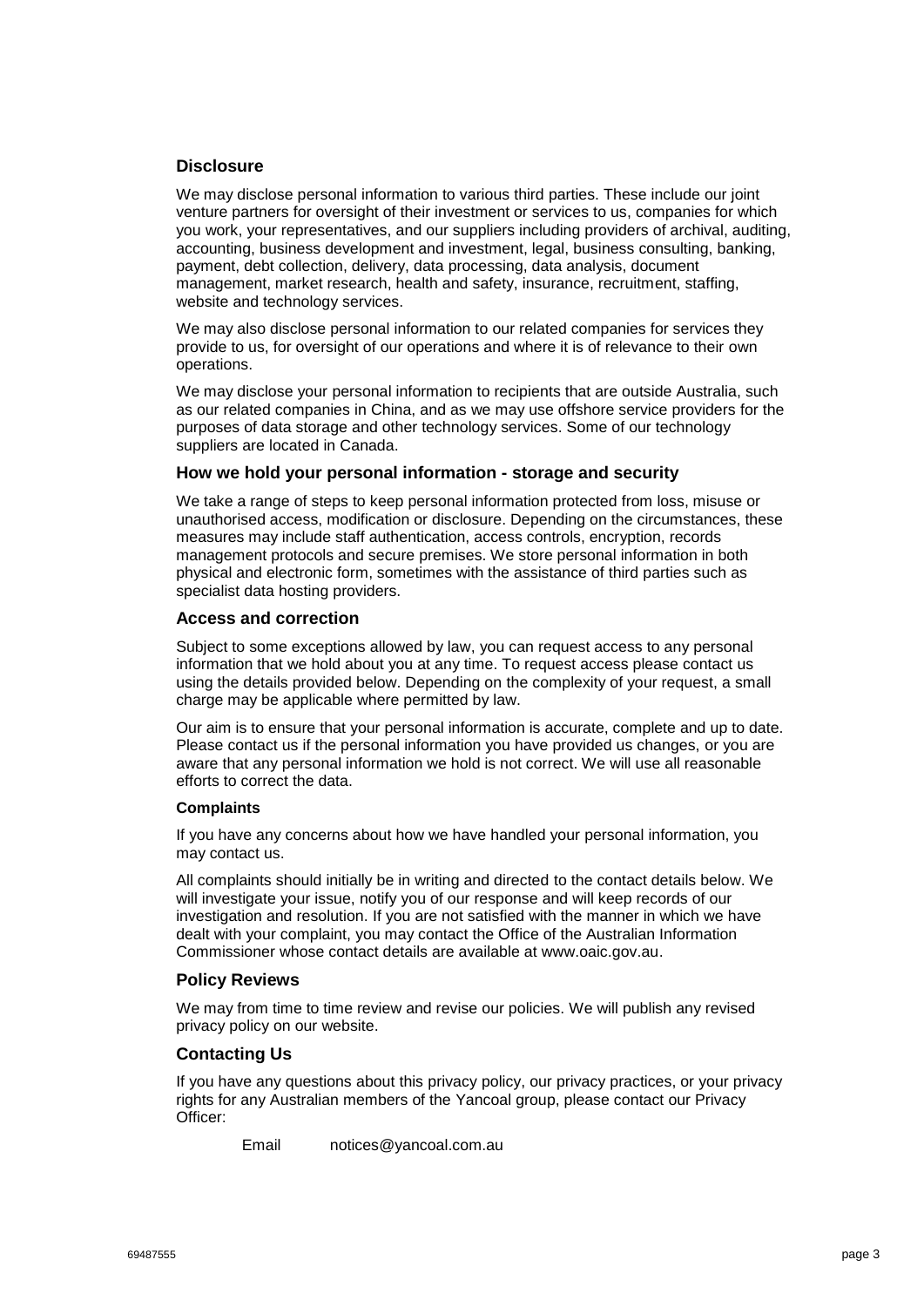Phone +61 2 8583 5300 Address Level 18, Darling Park Tower 2, 201 Sussex Street, Sydney, NSW 2000

Policy version 2.0, last revised 18 December 2019